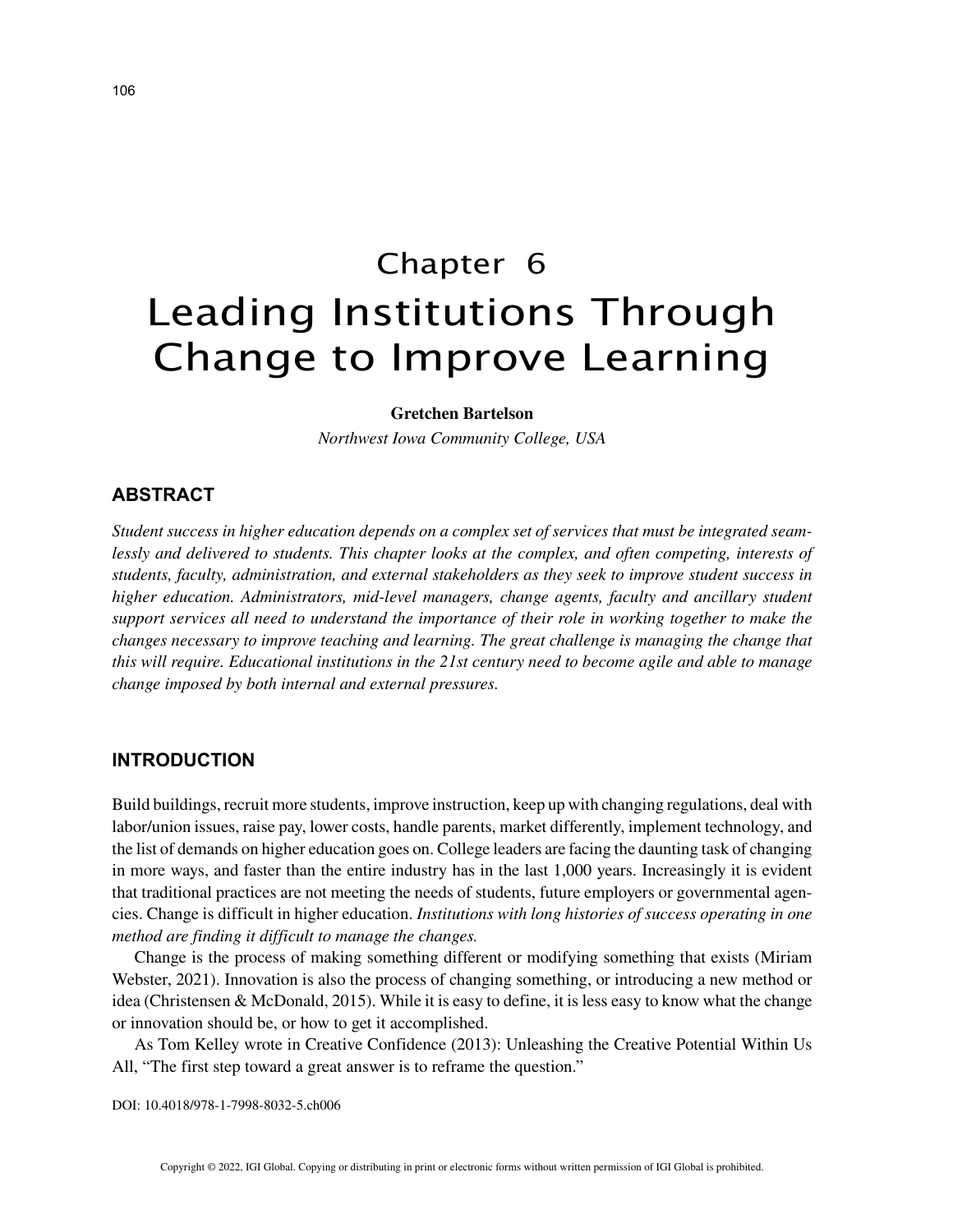The most common question from educational leadership seems to be framed around the word 'what', but the author of this chapter believes the question for educational leadership needs to focus more on 'how'. Research on how students learn is emerging, as is data on how institutional organizations can handle change management as administrators, middle managers and faculty face many of the same challenges overcome by management teams everywhere. Institutions of higher education need to reframe the question in order to solve the challenges.

# **BACKGROUND**

Research in higher education traditionally focused on the subjects being taught and was conducted by the instructors and researchers hired by the institutions to conduct that research. However, higher education itself is increasingly the subject of the research. In the information age, education has become a commodity, and is subject to the demands for accountability and transparency. Multiple stakeholders are asking for improvements, particularly as the cost of higher education continues to rise at alarming rates while student completion (or success) is falling (Paquette. G., 2021).

There are multiple reasons for the convergence of the challenges of rising costs and failing success rates, and they are both complex. This chapter will describe the challenges as background, not as solutions. The democratization of higher education in the  $20<sup>th</sup>$  century caused a seismic shift in student populations, the numbers and types of institutions, the demand for external funding, and the demand by industry for people with advanced degrees. Yet, all measurements of success in higher education are generally measured by graduation rates within specific time frames, not allowing for the challenges of the greater diversity of the 21<sup>st</sup> century. According to NCES data (NCES, 2020) students are only counted as fall term, first-time, full-time and degree seeking. Students who start in other terms, are part-time, of non-degree seeking are not included in the national database. The result is incomplete information on the true student population in higher education.

The changes in higher education enrollments, by type of institution, over the last century is well documented. Baum, Kurose, and McPherson wrote in An Overview of American Higher Education (2021),

*The early 1960s was a time of quiet ambition in American higher education. The baby boomers were beginning to overcrowd grade schools and high schools, but the tidal wave of postwar births had not yet hit college. Undergraduate education was operated mainly through private nonprofit colleges and through public four-year institutions financed by state governments. Degree-credit enrollment in for profit colleges was too small to track.*

According to research conducted by The Center for Education Statistics, 90% of high school graduates expect to enroll in post-secondary education. As the chart below indicates, colleges in the United States have experienced significant growth in enrollments since the end of World War II, particularly by women (Snyder, 1993).

At the same time that enrollments have increased, the revenue streams for most institutions have changed significantly. Before the end of WWII there was limited federal funding for higher education. The Servicemen's Readjustment Act of 1944 (G.I. Bill) expanded college enrollment by more than 1 million. The first student loan program emerged in the 1950's before the High Education Act of 1965